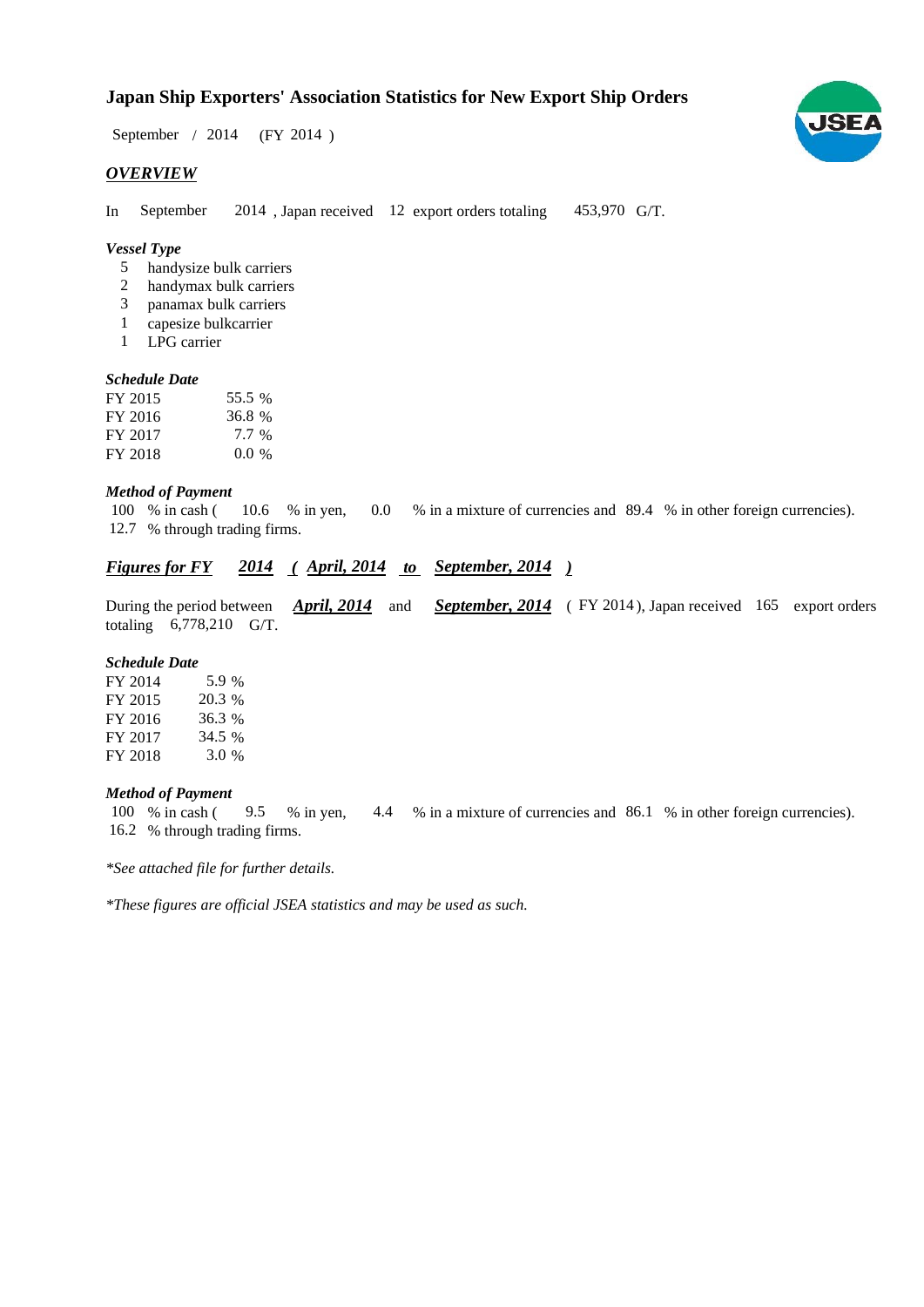#### New Export Orders Placed in September 2014 (FY 2014) Based on Fiscal Year

No. G/T No. G/T No. G/T No. G/T No. G/T No. G/T No. G/T No. G/T $G/T$ General Cargos | 30 | 1,570,570 || 5 | 647,500 || 9 || 354,960 || 0 || 0 || 0 || 0 || 0 || 14 || 1,002,460 || 22 || 1,888,060 Bulk Carriers | 348| 13,176,839|| 31| 1,108,540| 72| 2,832,600| 5| 260,070| 10| 442,170| 11| 405,970| 129| 5,049,350|| 225| 8,985,701 Tankers | 36| 1,685,800|| 7| 173,900| 10| 204,900| 4| 299,600| 0| 0| 1| 48,000| 22| 726,400|| 37| 1,194,100 Combined Carriers 0 0 0 0 0 0 0 0 0 0 0 0 0 0 0 0Others | 4 | 58,170 || 0 | 0 | 0 | 0 | 0 | 0 | 0 | 0 | 0 | 0 | 1,270 | 0 | 1 Total 418 16,491,379 43 1,929,940 91 3,392,460 9 559,670 10 442,170 12 453,970 165 6,778,210 285 12,069,131 FY 2014 / FY2013 (%) \* 175.9 87.1 87.1 241.5 48.4 68.8 37.8 102.4 \*\* 120.2 In CGT | | 7,984,890|| | 946,810| | 1,688,719| | 274,109| | 192,971| | 218,048| | 3,320,657|| | 5,846,397 June 2014 July 2014 Description Apr 13 to Mar 14 Apr 14 to May 14 August 2014 September 2014 Apr 14 to Sep 14 Jan 14 to Sep 14

*Figures for shipbuilding orders of 500 G/T and over for export as steel vessels placed with JSEA members are covered.*

\*FY 2013/FY2012

\*\*Calendar Year 2014

JSEA (October 2014)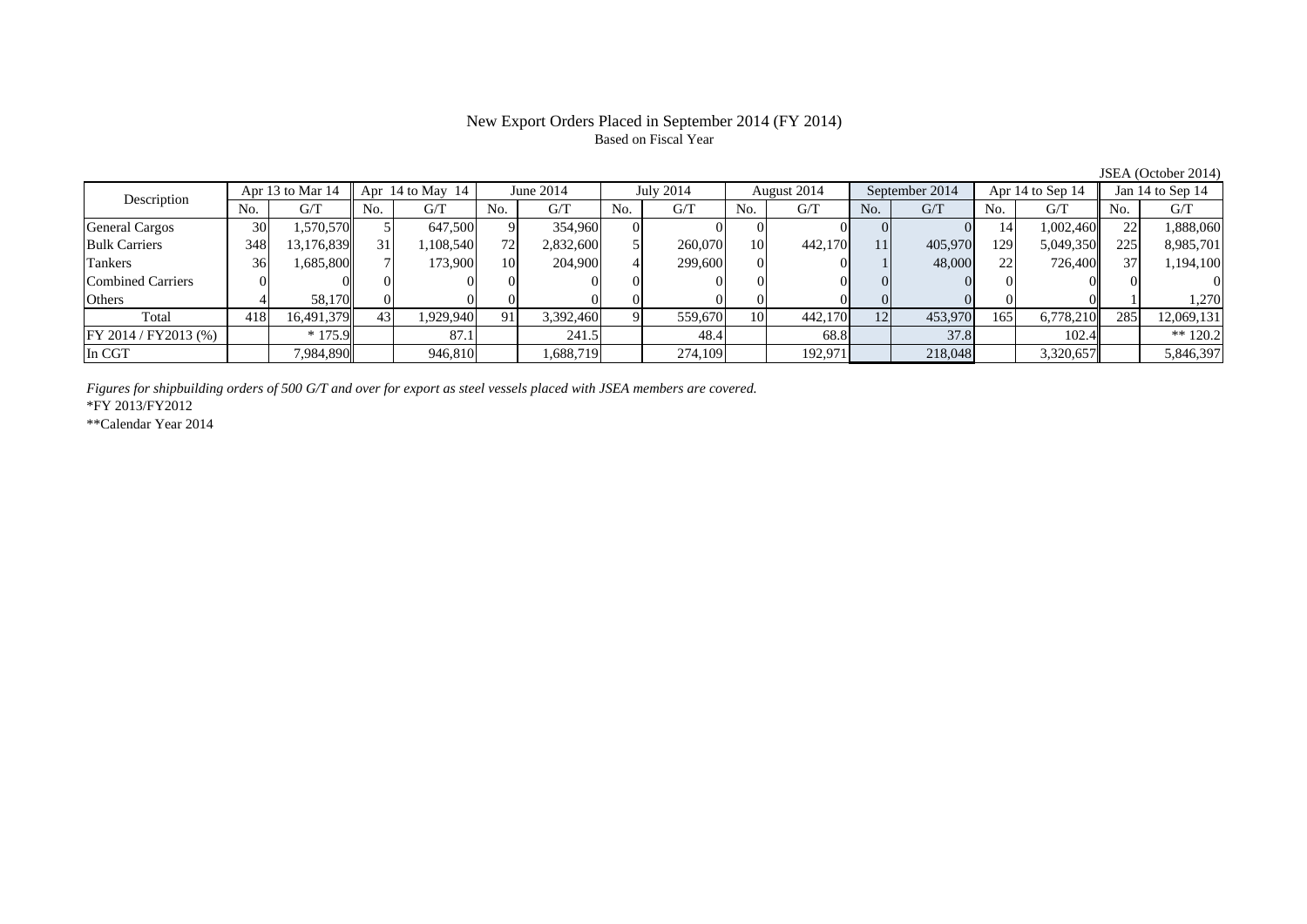## Export Ships Delivered in September 2014 (FY 2014) Based on Fiscal Year

|                          |     | Apr 13 to Mar 14 |     | Apr 14 to May 14 |     | June 2014 |     | July 2014 |                 | August 2014 |     | September 2014 |     | Apr 14 to Sep 14 |     | Jan 14 to Sep 14 |
|--------------------------|-----|------------------|-----|------------------|-----|-----------|-----|-----------|-----------------|-------------|-----|----------------|-----|------------------|-----|------------------|
| Description              | No. | G/T              | No. | G/T              | No. | G/T       | No. | G/T       | N <sub>0</sub>  | G/T         | No. | G/T            | No. | G/T              | No. | G/T              |
| <b>General Cargos</b>    | 19  | 741,628          |     | 129,456          |     | 6.460     |     |           |                 | 20,506      |     | 44,460         |     | 200.882          |     | 442,776          |
| <b>Bulk Carriers</b>     | 244 | 10,598,375       | 38  | .459,748         | 22  | 882,710   | 26  | 979,329   |                 | 292,230     | 26  | 1,103,954      | 121 | 4,717,971        | 197 | 7,991,991        |
| <b>Tankers</b>           |     | 618,356          |     | 60.467           |     | 104.381   |     | 44,009    |                 | 163,425     |     | 154,255        | 10  | 526,537          |     | 711,035          |
| <b>Combined Carriers</b> |     |                  |     |                  |     |           |     |           |                 |             |     |                |     |                  |     |                  |
| Others                   |     | 41.274           |     |                  |     |           |     |           |                 |             |     |                |     |                  |     | 20.637           |
| Total                    | 274 | 11,999,633       | 42  | .,649,671        | 25  | 993,551   | 27  | 1,023,338 | 12 <sub>1</sub> | 476,161     | 31  | 1,302,669      | 137 | 5,445,390        | 222 | 9,166,439        |
| $FY 2014 / FY 2013$ (%)  |     | $*80.7$          |     | 96.2             |     | 78.0      |     | 92.9      |                 | 100.6       |     | 114.5          |     | 95.5             |     | ** 90.4          |
| In CGT                   |     | 5,297,726        |     | 779.724          |     | 455,589   |     | 476,192   |                 | 211,380     |     | 637,019        |     | 2,559,904        |     | 4,213,843        |

*Deliveries of new shipbuilding orders of 500 G/T and over for export as steel vessels placed with JSEA members are covered.*

\*FY 2013/FY2012

\*\*Calendar Year 2014

JSEA (October 2014)